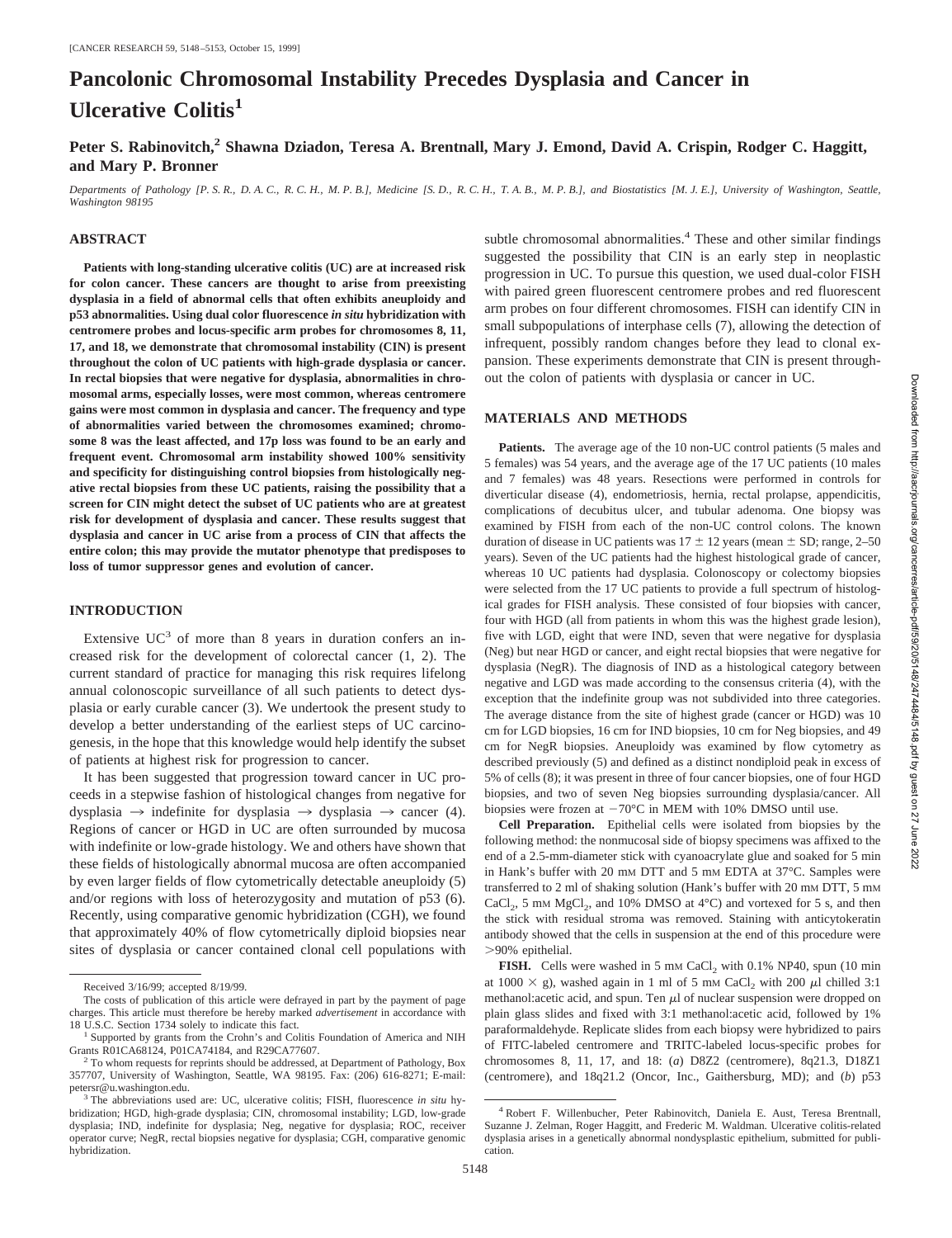(17p13.1), 17  $\alpha$  (centromere), cyclin D1 (11q.13), and 11 SG (centromere; Vysis, Inc., Downers Grove, IL). For simplicity, analyses from spectrum orange labeled locus-specific probes on chromosomal arms are referred to as analyses of chromosomal arms. Slides were dehydrated in 70%, 85%, and 100% ethanol at 22°C; denatured in 70% formamide at 72°C; dehydrated in 70%, 85%, and 100% ethanol at  $-20^{\circ}$ C, and incubated overnight with the probe pairs described above. Slides were then washed in  $2 \times SSC$  at  $72^{\circ}C$  and  $2 \times SSC$  with 0.03% Tween (pH 5.3). Cells were covered with Anti-fade (Oncor, Inc.) containing  $0.25$  ng/ $\mu$ l diamindino-2-phenyl indole (Sigma), and slides were examined at  $\times 100$  under oil using an epifluorescence microscope equipped with a Hamamatsu C5810 charge-coupled device camera. For each sample and pair of probes, the number of red and green FISH spots was counted for 100  $\pm$  6 nuclei (mean  $\pm$  SD) by an observer blinded to the sample identity. Counting was repeated blindly on a subset of samples to evaluate reproducibility, which was determined to be within the expected statistical error.

Statistics. Differences in frequencies of abnormalities were estimated and tested for statistical significance using a marginal generalized linear model for cluster correlated data with an independence working correlation matrix and its associated generalized Wald test (9). An overdisperison parameter was included in the marginal model (10). The generalized Wald test was also used to test for differences in the patterns of FISH abnormalities. This test is similar to the commonly used  $\chi^2$  test for association between two categorical variables (11), but it also accounts for dependencies between observations from the same person. Abnormality categories with low expected counts were excluded for the last analysis.

ROCs were analyzed to determine the sensitivity and specificity of various FISH abnormalities to distinguish individual histologically negative rectal UC biopsies from control biopsies (11). The ROC shows that the trade off between sensitivity and specificity as the threshold for defining a "positive test" is varied. For ROC results based on more than one chromosome, the percentage of FISH abnormalities was calculated by pooling the counts over the chromosomes. The optimal cutoff was determined as that corresponding to the ROC point closest to the upper left corner of the plot. Cutoffs differ, depending on the abnormality.

#### **RESULTS**

The probability of finding an abnormal number of either centromere or arm FISH signals (any count other than two centromeres and two arms) was more than 1.9 times greater in histologically negative rectal biopsies from UC patients with dysplasia or cancer elsewhere in the colon (NegR) than in non-UC control biopsies (Fig. 1*a*). This difference was highly significant ( $P < 0.0004$ ). Abnormalities increased further in frequency in HGD and CA. FISH abnormalities were seen less commonly in chromosome 8 than in the other three chromosomes ( $P < 10^{-5}$ ). FISH changes in biopsies that were histologically IND, Neg, or NegR were, with three exceptions, highly variable in nature; no specific category of FISH abnormality (combination of arm and centromere counts of other than two of each) was represented in more than 20% of cells in a biopsy; there were an average of six categories of FISH abnormality per biopsy, with each seen, on average, in 3.2% of the cells; two of the three exceptions were biopsies that were aneuploid by flow cytometry (both Neg) that had more than 50% of cells trisomic for two or more chromosomes. Two HGD biopsies and one cancer biopsy also had more than half of the cells with a single abnormal centromere count (but only 47–58% of these had the same arm count).

**Unequal Centromere and Arm Counts.** The probability of finding a number of arm FISH signals that was different from the number of centromere FISH signals (Fig. 1*b*) was lower than the probability of finding any FISH abnormality (Fig. 1*a*) due to the fact that a significant number of abnormal FISH counts involved either the loss or gain of both a centromere and an arm (see Fig. 2). Again, the probabilities of unequal centromere and arm counts were significantly lower for chromosome 8 than for other chromosomes ( $P < 10^{-5}$ ).

**Abnormal Arm Counts.** The pattern of increasing abnormal arm counts with increasing neoplastic progression (Fig. 1*c*) was generally similar to the pattern seen with any FISH abnormality (Fig. 1*a*), although lower in frequency. The difference between abnormal arm counts in NegR biopsies *versus* control biopsies remained highly significant ( $P = 10^{-5}$ ). Chromosome 8 showed significantly fewer abnormal arm counts than the other chromosomes ( $P = 0.0002$ ).

Chromosomal arm losses appeared more likely in early neoplastic progression, whereas gains more commonly occurred later (Fig. 1, *e* and *f*). Chromosomal arm losses were significantly more frequent in NegR ( $P < 10^{-4}$ ) and Neg ( $P = 0.0001$ ) UC biopsies than in non-UC control biopsies. However, losses of chromosomal arms did not increase further in biopsies with dysplasia or cancer. Loss of arms in UC appears to be chromosome specific: chromosome 8 was much less likely to have arm losses than chromosomes 11 or 18 ( $P < 10^{-13}$ ); and chromosome 17 was more likely to have arm losses than chromosomes 11 or 18 ( $P < 0.02$ ).

Gain of chromosomal arms was not as good a discriminator of changes in NegR UC biopsies as was loss of arms (note the difference in confidence intervals between Fig. 1*e* and 1*f*; see Table 1); however, the probabilities of chromosomal arm gains increased further in HGD and cancer (Fig. 1*e*). Chromosome 17 showed fewer arm gains than did the other chromosomes ( $P < 0.01$ ).

**Abnormal Centromere Counts.** The probability of finding other than two centromeres by FISH (Fig. 1*d*) was less than the probability of finding other than two chromosomal arm markers  $(P = 0.04)$ . Neither gain nor loss of a centromere was effective in discriminating NegR UC biopsies from control biopsies (Fig. 1*g* and *h*; Table 1). Centromere gains were more common in cancer, in dysplasia, and in the surrounding negative mucosa. Chromosome 11 was less likely to have lost a centromere than the other chromosomes ( $P < 10^{-10}$ ), whereas chromosome 8 was less likely than other chromosomes to have gained a centromere  $(P < 0.001)$ .

**Patterns of FISH Abnormalities.** The comparisons above address differences in the frequencies of classes of FISH abnormalities (*e.g.*, any abnormality, abnormal arm counts, and abnormal centromere counts). We also addressed the question of whether the distribution of specific abnormal FISH counts, as shown in Fig. 2, differed between chromosome probes. (It is possible, for example, for the frequencies of any abnormality to be the same for two chromosomes while the distributions [patterns] over the specific abnormalities differ). We used the Wald test (see "Materials and Methods") to examine differences in the pattern of abnormalities between chromosomes within the NegR category, and to examine differences in the patterns of abnormalities in NegR *versus* non-UC samples. Within NegR biopsies, the distributions of abnormalities for chromosomes 17 *versus* 11, 17 *versus* 18, and 11 *versus* 18 were all different from each other ( $P = 0.002$ ,  $P < 10^{-8}$ , and  $P = 0.0002$ , respectively). The distribution of abnormalities was different in NegR *versus* non-UC controls within chromosomes 11 ( $P < 10^{-10}$ ) and 17 ( $P < 10^{-8}$ ).

Fig. 2 illustrates that the most significant abnormality in NegR biopsies was arm losses (1 arm-2 centromeres and 0 arm-2 centromeres), especially in chromosome 17, where 9% of NegR cells had loss of one arm of 17p, and 5% of cells had loss of both arms of 17p. As suggested by Fig. 1*f*, these arm losses did not increase further with increasing histological grade. Consistent with Fig. 1*g*, Fig. 2 also shows a pattern of increasing frequencies of centromere gains (0a3c, 2a3c, and 2a4c) in HGD and CA.

**Sensitivity and Specificity of FISH Findings.** The sensitivity and specificity of FISH abnormalities for distinguishing individual NegR UC biopsies from control biopsies were determined from ROCs see ("Materials and Methods"). Sensitivity in this context refers to the probability of a positive test result in an individual UC biopsy.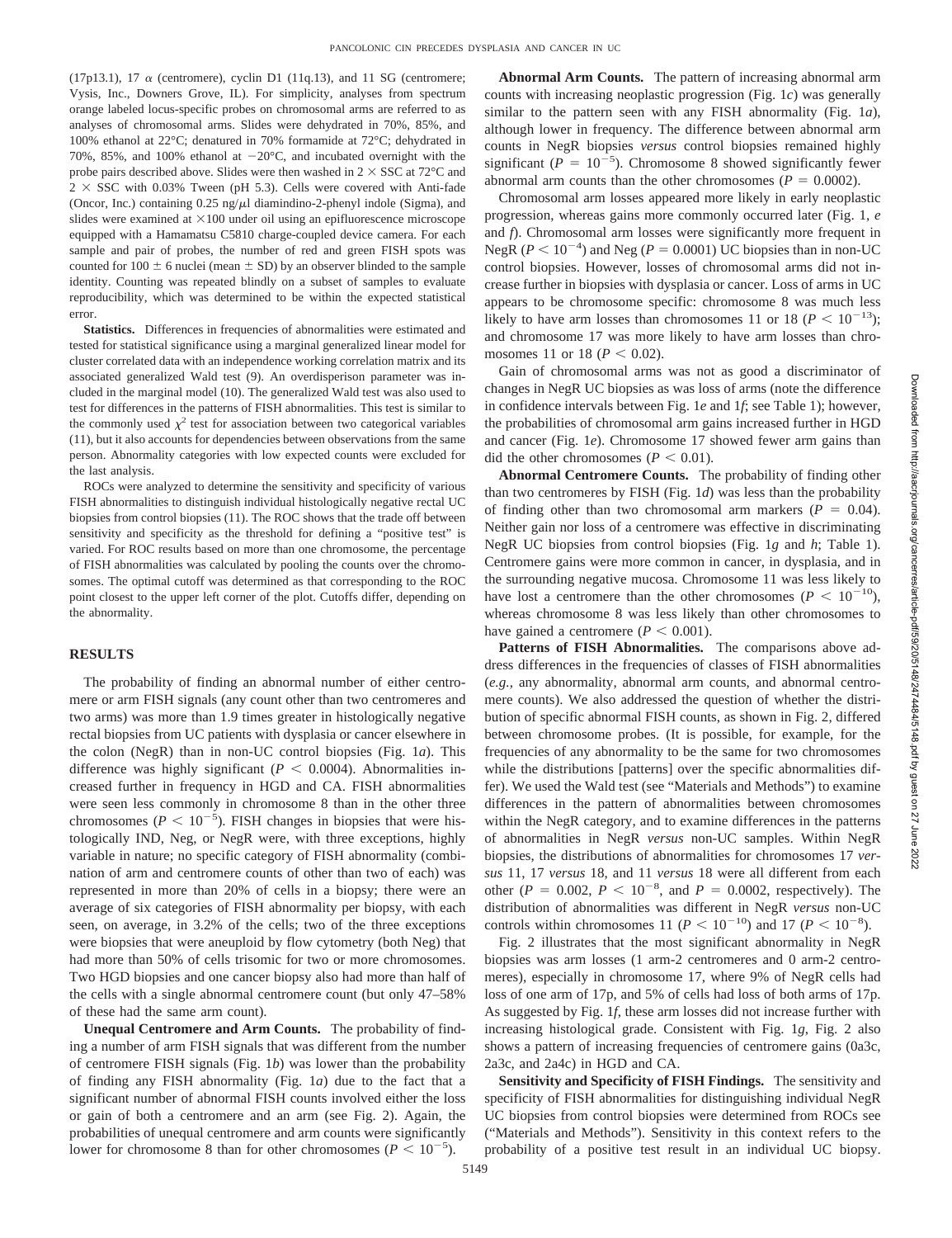45

b Abnormality Arms  $\pm$  Centromeres Any  $\overline{a}$ 40  $\Delta$ 0 35  $35$ Percent Abnormal 11.17.18 30 30 1 1 7 1 9 25 25  $20$  $\overline{20}$ 15 15  $10$  $10$ 5 5  $\mathbf{0}$  $\Omega$ Control NegR Neg  $IGD$ **HGD** CA Control NegR Neg Ind LGD **HGD** CA Ind 45 45 Not 2 Centromeres Not 2 Arms d  $\mathcal{C}_{0}^{2}$ 40 40 35 35 Percent Abnormal 30 30 25 25 17,18 1 17 18  $20$  $20$ 15  $15$ 10 10 5 5  $\overline{0}$  $\overline{0}$ CA LGD **HGD** Control NegR Neg Control NegR Neg Ind LGD **HGD** CA Ind 45  $45$ Arm Gains **Arm Losses**  $\overline{e}$  $40$  $40<sup>-</sup>$ 35 35 Percent Abnormal 30  $30$ 25  $25$ 20  $20 -$ 15 15  $10$  $10$ 5  $5<sup>2</sup>$  $17$  $\overline{0}$  $\overline{0}$ LGD **HGD** CA Control NegR Neg Ind LGD **HGD**  $C\Delta$ Control NegR Neg Ind 45 45 h Centromere Gains Centromere Losses g 40 40 35 35 Percent Abnormal 30  $30^{\circ}$  $25$ 25  $20$  $20$ 11.17.18 15 15  $10$  $10$ 8,17,18 5 5  $\overline{0}$  $\Omega$ CA Control NeaR LGD **HGD** Control NegR Neg Ind LGD **HGD** CA Neg Ind **Histologic Category Histologic Category** 

45

Fig. 1. The average percentage of cells with FISH abnormalities as a function of histology. Data are shown for categories of nuclei with other than two arm and two centromere FISH signals (any FISH abnormality, *a*); unequal numbers of centromere and arm FISH signals (*b*); other than two arm signals, ignoring centromeres (not two arms, *c*); other than two centromere signals, ignoring arms (not two centromeres, *d*); greater than two arm signals (arm gains, *f*); less than two arm signals (arm losses, *g*); greater than two centromere signals (centromere gains, *h*); and less than two centromere signals (centromere losses, *g*). The *error bars* show 95% confidence intervals for differences from non-UC controls. In addition to the average percentage of abnormal counts for all chromosomes taken together  $(\blacklozenge)$ , when the frequencies of FISH abnormalities in different chromosomes were statistically different from each other, those curves are shown separately, as indicated. For clarity, the category of all chromosomes is not shown in *f*.

Specificity refers to the probability that the test is negative in a control biopsy. Table 1 shows the optimum combinations of sensitivity and specificity derived from these curves. When the category of any FISH abnormality was considered, optimum sensitivity and specificity for separating individual NegR UC biopsies from control biopsies was derived from the analysis of chromosomes 11, 17, and 18, consistent with the results shown in Fig. 1. The ROC analysis also showed that centromere counts are not as sensitive or specific as arm counts for discriminating NegR UC from non-UC controls. In fact, arm counts from the combination of chromosomes 11, 17, and 18 fully separated individual NegR UC biopsies from control biopsies (sensitivity and specificity  $= 1.0$ ): all NegR biopsies had more than 11% abnormal counts for pooled chromosome 11, 17, and 18 arm markers; and all controls had less than this. Arm counts from chromosome 17 alone were almost as good (sensitivity and specificity  $= 0.9$ ; Table 1). Consistent with Fig. 1, arm losses were much better discriminators than gains.

# **DISCUSSION**

It is postulated that UC cancer is derived from a field of precursor cells, based on the presence of dysplastic mucosa that surrounds and abuts the cancer. Abnormal fields of an even larger extent have been demonstrated based on flow cytometric aneuploidy, CGH, and mutated p53 (5, 6, 12). However, each of these methods can only detect abnormalities when clonal expansion produces an appreciable subpopulation of cells with a uniform change. FISH can detect nonclonal chromosome abnormalities, and a previous report suggests that these indeed may be found in UC mucosa that does not show abnormalities by ploidy or CGH (12). These authors also found that centromeric FISH abnormalities were present in nondysplastic UC epithelium, a result that we confirm and extend. In this report, the application of interphase FISH demonstrates that the process of chromosomal instability is seen throughout the entire colon, including tissue in the most distal and nondysplastic rectum: the abnormal field is essentially the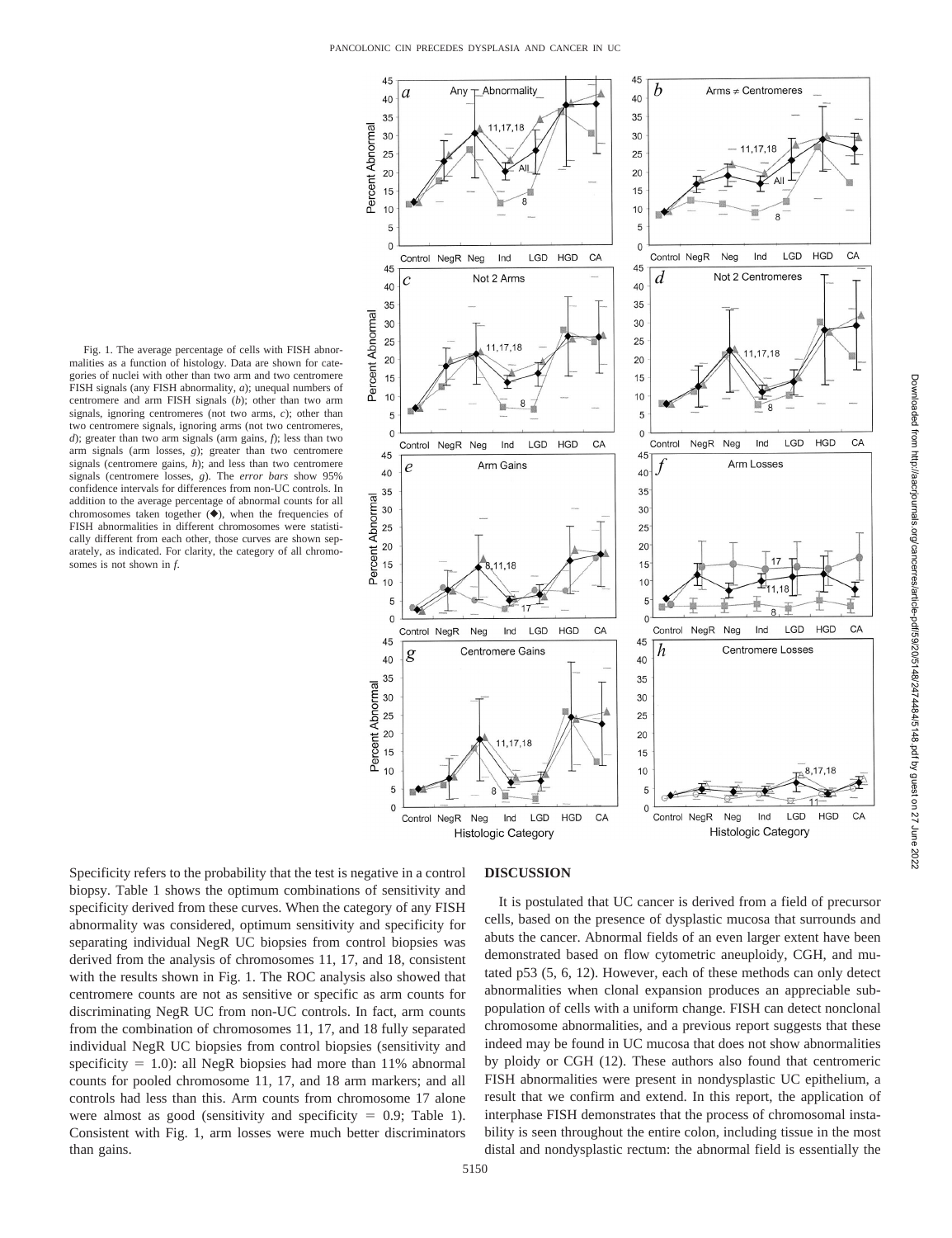

Downloaded from http://aacrjournals.org/cancerres/article-pdf/59/20/5148/2474484/5148.pdf by guest on 27 June 2022 Downloaded from http://aacrjournals.org/cancerres/article-pdf/59/20/5148/2474484/5148.pdf by guest on 27 June 2022

entire organ. The CIN involves diverse changes in multiple chromosomes (Fig. 2), with loss of chromosomal arms being the most frequent early event (Fig. 1*f*). In lower histological grades, most individual biopsies showed diverse FISH abnormalities, suggesting that CIN was either random or involved clonal outgrowths that comprised only a small fraction of the biopsy. Based on these findings, we hypothesize that neoplastic progression in UC begins with CIN and random chromosomal arm losses over a very large field of cells; some of these will result in the loss of tumor suppressor loci, with subsequent clonal expansion and neoplastic evolution, as suggested by Nowell (13). The initial CIN would be consistent with the hypothesis initially formulated by Loeb (14) that a mutator phenotype contributes to the accumulation of genetic alterations in cancer.

High rates of CIN have previously been found in aneuploid colon cancer cell lines and been termed the CIN phenotype (7). The fre-

quency of FISH abnormalities that we observe in UC cancer and HGD are similar to those reported previously in CIN cell lines. Diploid colon cancer cell lines are not reported to show this phenotype but are typically deficient in DNA mismatch repair, leading to the microsatellite instability phenotype (7, 15). We observe more FISH abnormalities in diploid UC biopsies that are Neg and IND than have been reported for diploid (microsatellite instability) cancer cell lines, suggesting that the preneoplastic cells in UC exhibit the CIN phenotype well before aneuploidy develops. Flow cytometric aneuploidy was present in two of seven Neg, one of four HGD, and three of four cancer biopsies. When aneuploid biopsies were removed from the analysis, no differences in overall trends were observed, except that the probability of FISH abnormalities was lower in the one diploid cancer biopsy (data not shown). Notably, the finding of increasing probabilities of FISH abnormalities in higher grades of dysplasia and

Fig. 2. Summary of FISH counts according to histological category (*rows*) and chromosome examined (*columns*). In each position, a five-by-five matrix shows the percentage of nuclei with each combination of chromosomal arm FISH counts (vertical dimension) and centromere counts (horizontal). The area of each circle is proportional to the percentage of cells seen with that count; the percentage is shown in small numbers. The percentage of cells with normal (*2a2c*) counts is shown within the ■. For example, in the *top left matrix*, for chromosome 8, non-UC control cells had on average 88.9% 2a2c counts and 3.2% 2a3c counts. In the Neg category, almost all of the 3a3c counts, almost all of the chromosome 8 4a4c counts, and approximately half of the 2a3c counts were due to two cases in which the majority of cells had the same aneusomy, as described in "Results."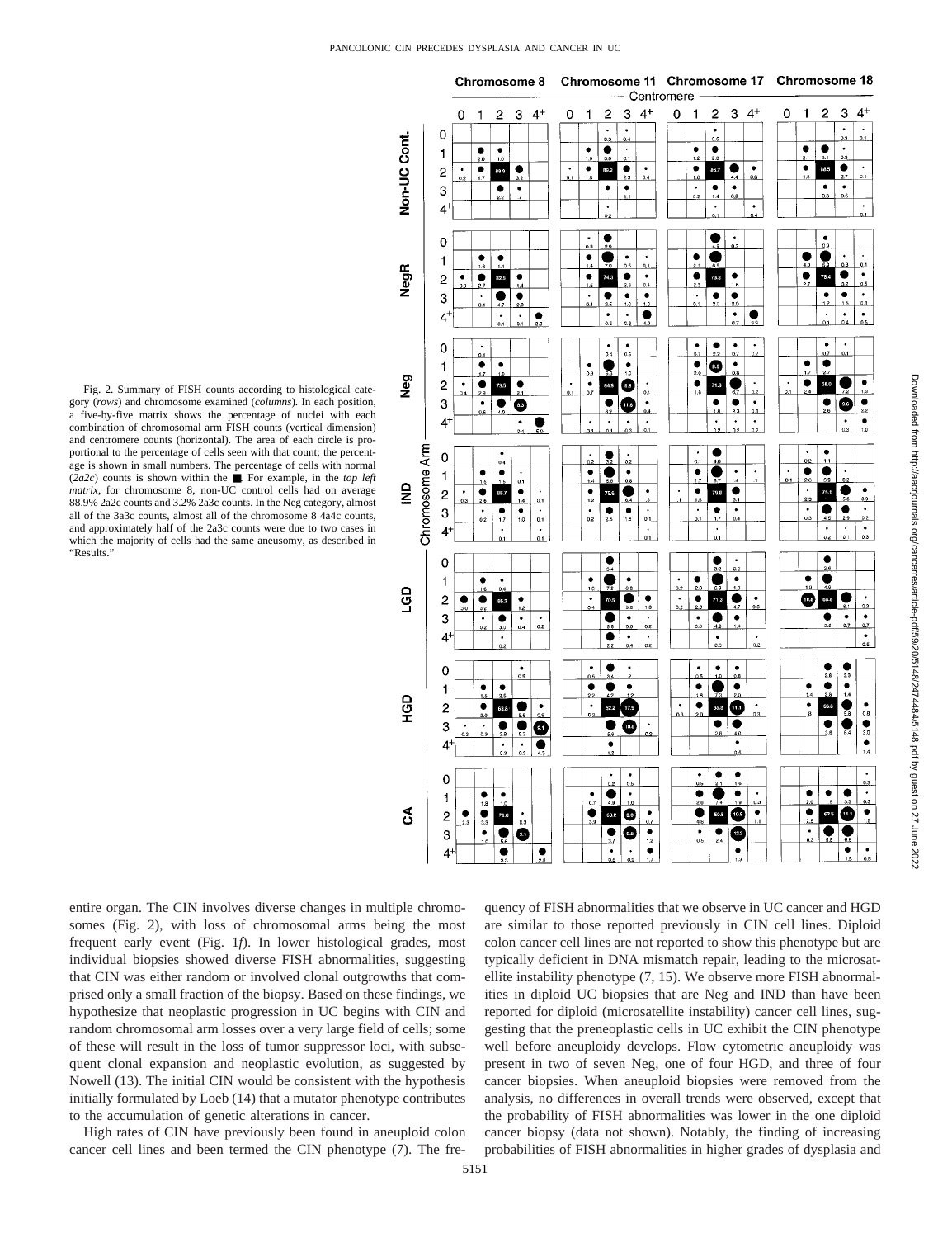Table 1 *Sensitivity and specificity of FISH for discriminating negative rectal UC from non-UC control biopsies*

| FISH result                | Sensitivity | Specificity |
|----------------------------|-------------|-------------|
| Any abnormality            |             |             |
| All chromosomes            | 1.0         | 0.9         |
| Chromosomes 11, 17, and 18 | 1.0         | 0.9         |
| Chromosome 17 only         | 0.8         | 0.9         |
| Chromosome 18 only         | 0.9         | 0.7         |
| Chromosome 11 only         | 0.9         | 0.9         |
| Abnormal arm count         |             |             |
| All chromosomes            | 0.9         | 1.0         |
| Chromosomes 11, 17, and 18 | 1.0         | 1.0         |
| Chromosome 17 only         | 0.9         | 0.9         |
| Chromosome 18 only         | 0.8         | 0.9         |
| Chromosome 11 only         | 0.6         | 1.0         |
| Arm loss                   |             |             |
| All chromosomes            | 0.8         | 1.0         |
| Chromosomes 11, 17, and 18 | 0.9         | 1.0         |
| Chromosome 17 only         | 0.8         | 1.0         |
| Chromosome 18 only         | 0.6         | 0.9         |
| Chromosome 11 only         | 0.6         | 0.8         |
| Arm gain                   |             |             |
| All chromosomes            | 0.4         | 0.8         |
|                            | 0.3         | 0.8         |
| Chromosomes 11, 17, and 18 |             |             |
| Chromosome 17 only         | 0.3<br>0.4  | 0.9         |
| Chromosome 11 only         |             | 0.9         |
| Chromosome 18 only         | 0.5         | 0.7         |
| Abnormal centromere count  |             |             |
| All chromosomes            | 0.4         | 0.8         |
| Chromosomes 11, 17, and 18 | 0.4         | 0.8         |
| Chromosome 17 only         | 0.4         | 0.8         |
| Chromosome 18 only         | 0.6         | 0.8         |
| Chromosome 11 only         | 0.4         | 0.9         |
| Centromere loss            |             |             |
| All chromosomes            | 0.8         | 0.8         |
| Chromosomes 11, 17, and 18 | 0.6         | 0.8         |
| Chromosome 17 only         | 0.6         | 0.7         |
| Chromosome 18 only         | 0.8         | 0.9         |
| Chromosome 11 only         | 0.5         | 0.8         |
| Centromere gain            |             |             |
| All chromosomes            | 0.1         | 1.0         |
| Chromosomes 11, 17, and 18 | 0.5         | 0.2         |
| Chromosome 17 only         | 0.3         | 0.3         |
| Chromosome 18 only         | 0.5         | 0.7         |
| Chromosome 11 only         | 0.4         | 0.3         |

more frequent centromere and arm gains, rather than losses, in dysplastic as compared to negative biopsies (Fig. 1) persisted in diploid samples. We suggest that this progression is a feature of the developing CIN phenotype in UC and that aneuploidy is a secondary event.

Although the FISH methodology is subject to some counting errors (for example, overlapping FISH spots counted as one), these are expected to be similar in control and UC samples. On average, 11% more cells in NegR UC biopsies and 19% more cells from Neg UC biopsies near dysplasia or cancer showed FISH abnormalities than controls (Fig. 1*a*,  $\blacklozenge$ ). Loss of one or more copies of 17p was the single most common abnormality in NegR UC biopsies; it was present in 10.5% more cells than in controls (Figs. 1*a* and 2). Almost half of this excess (4.7%) involved loss of both short arms of chromosome 17 (Fig. 2); loss of both copies of p53 would, by itself, be considered a contribution to cancer risk. If the four chromosomes measured in this report were typical, each cell in the rectal UC biopsies would have, on average, almost three chromosomal aberrations. Because these may not be clonal, they might not necessarily involve the crypt stem cells, in which case, chromosomal aberrations would have to be accumulated at high frequency as the cells move up from the crypt base to surface, where they are sloughed. Measuring chromosomal abnormalities as a function of location in the crypt would require FISH on histological sections; this method, however, yields frequent artifacts due to cut and overlapping nuclei (16).

The high rates of CIN in histologically negative UC epithelium suggest that UC colonocytes are subject to high rates of genetic damage, chromosomal breakage, mitotic infidelity, or all three. UC has been associated with elevated levels of reactive oxygen species and reduced oxidative defenses, both of which might contribute to genetic damage (17–20). Telomeres have been reported to be shortened in histologically negative UC biopsies (21), presumably because of both higher proliferative rates and increased oxidative damage in UC.

Because one function of telomeres is to reduce the fusigenic potential of chromosome ends, shortened telomeres can contribute to CIN via end-to-end chromosome fusion and consequent nondisjunction or bridge-breakage-fusion (22). In fact, 17p has been reported to have the shortest telomeres of any human chromosome (23); although speculative, this might be consistent with our observation that the highest rates of chromosomal arm loss were on 17p. Abnormalities in the fidelity of the mitotic apparatus have been suggested to be important in sporadic colon cancer, including damage to mitotic checkpoints (24). Whereas the high frequency of observed CIN would require improbably high mutation rates in mitotic regulatory or structural genes, it is possible that epigenetic changes, such as methylation, could adversely affect the genes responsible for mitotic fidelity. Overexpression of pericentrin, for example, is frequent in cancers and can result in chromosome missegregation and breakage (25).

The ability of FISH to distinguish individual NegR UC biopsies (obtained from patients with dysplasia or cancer elsewhere in their colon) from controls with 100% sensitivity and specificity using three probes (11q, 17p, and 18q; Table 1) suggests that risk assessment of individuals may be possible by FISH analysis of rectal biopsies. In a preliminary study of eight UC patients who have not developed dysplasia over an average 15-year duration of disease, FISH counts for chromosomes 17 and 11 were no different than those seen in non-UC controls  $(P = 0.36$  and 0.73, respectively) and were very different from NegR biopsies in patients with HGD or cancer  $(P \leq 0.0001)$ .<sup>5</sup> Because we studied UC patients in this report only at the time of diagnosis of dysplasia or cancer, it remains to be proven that CIN can be similarly detected preceding dysplasia and cancer in UC; however, this would be most consistent with both the pancolonic distribution of CIN that we observed and the hypothesis that the process of CIN underlies progression to cancer. If FISH examination of rectal biopsies can indeed identify the subset of UC patients at risk for dysplasia or cancer, this could have considerable impact on the medical management of these patients. It would also give strong impetus to the development of therapeutic strategies to reduce CIN before it progresses to dysplasia or cancer.

#### **ACKNOWLEDGMENT**

The graphic assistance of Marcia Repaer is gratefully acknowledged.

### **REFERENCES**

- 1. Prior, P., Gyde, S. N., Macartney, J. C., Thompson, H., Waterhouse, J. A., and Allan, R. N. Cancer morbidity in ulcerative colitis. Gut, *23:* 490–497, 1982.
- 2. Ekbom, A., Helmick, C., Zack, M., and Adami, H. O. Ulcerative colitis and colorectal cancer: a population-based study. N. Engl. J. Med., *323:* 1228–1233, 1990.
- 3. Collins, R. H., Jr., Feldman, M., and Fordtran, J. S. Colon cancer, dysplasia, and surveillance in patients with ulcerative colitis: a critical review. N. Engl. J. Med., *26:* 1654–1658, 1987.
- 4. Riddell, R. H., Goldman, H., Ransohoff, D. F., Appelman, H. D., Fenoglio, C. M., Haggitt, R. C., Ahren, C., Correa, P., Hamilton, S. R., Morson, B. C., Sommers, S. C., and Yardley, J. H. Dysplasia in inflammatory bowel disease: standardized classification with provisional clinical applications. Hum. Pathol., *11:* 931–968, 1983.
- 5. Burmer, G. C., Rabinovitch, P. S., Haggitt, R. C., Crispin, D. A., Brentnall, T. A., Kolli, V. R., Stevens, A. C., and Rubin, C. E. Neoplastic progression in ulcerative colitis: histology, DNA content, and loss of a p53 allele. Gastroenterology, *103:* 1602–1610, 1992.

<sup>5</sup> Unpublished data.